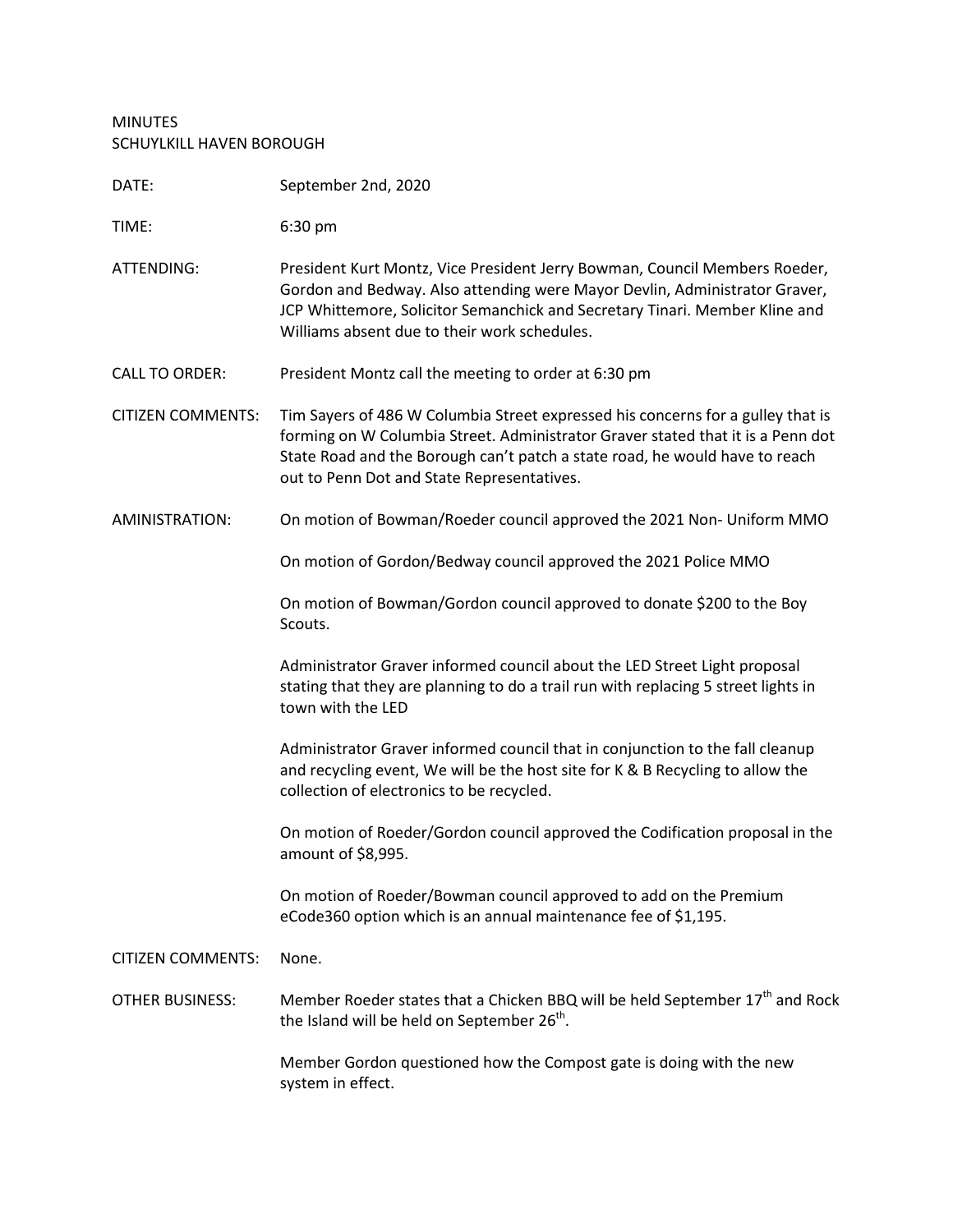VP Bowman stated that the Business Association is looking into doing the Children's Christmas party and try to do groups of 25 per covid guidelines. President Montz stated that we should watch with late fees on utility bills if there is an issue with the post office. JCP Whittemore stated that school is going good so far with the change is schedule for kids. EXECUTIVE SESSION: An executive session was held at 6:00pm before the council meeting regarding Property and Ordnances issues ADJOURN: There being no further business, the meeting adjourned at 7:04pm on motion of Roeder/Gordon.

Respectfully Submitted:

Kaitlyn Tinari Borough Secretary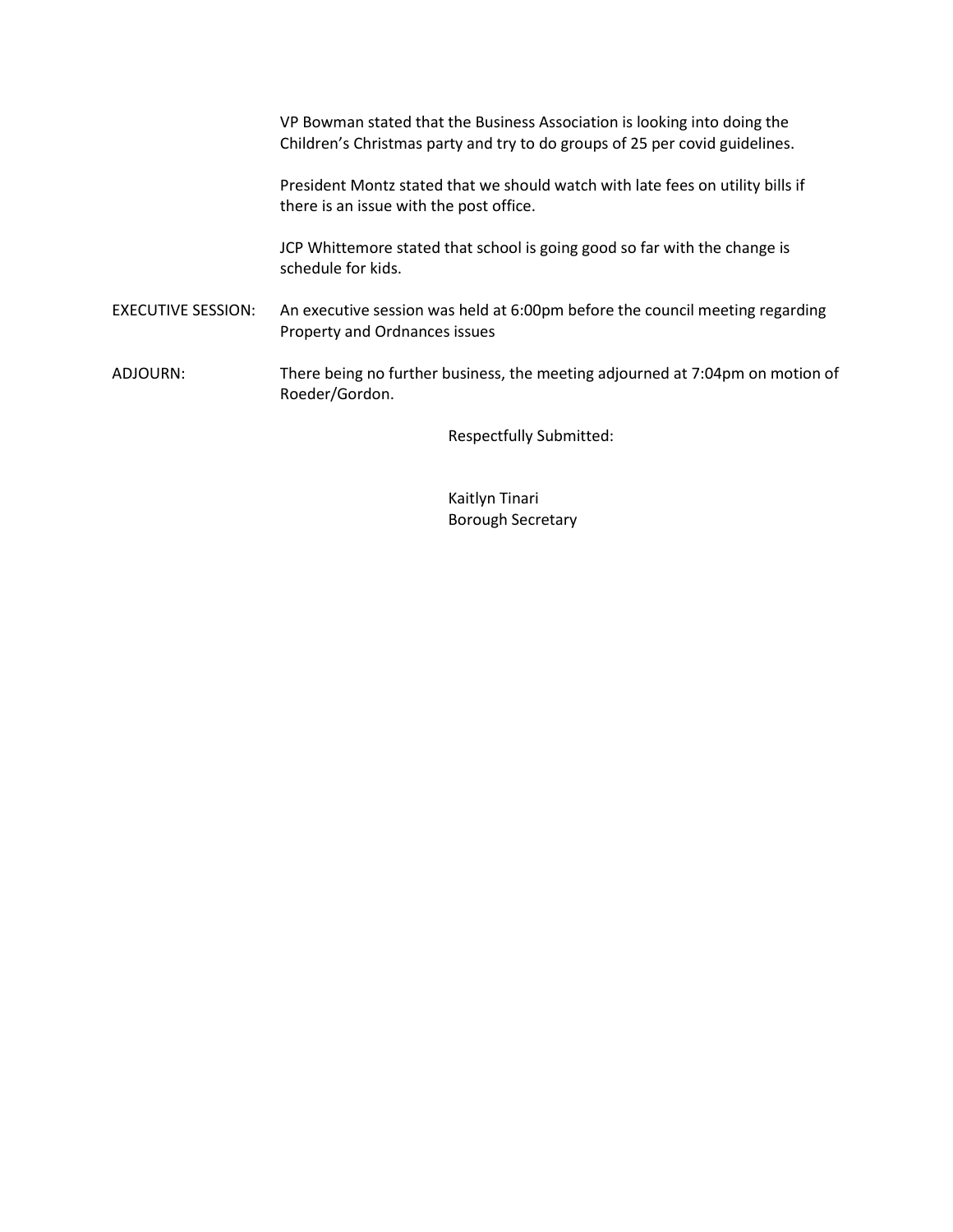## MINUTES SCHUYLKILL HAVEN BOROUGH

| DATE:                    | September 16th, 2020                                                                                                                                                                                                                                       |
|--------------------------|------------------------------------------------------------------------------------------------------------------------------------------------------------------------------------------------------------------------------------------------------------|
| TIME:                    | 6:30 pm                                                                                                                                                                                                                                                    |
| PLACE:                   | Island Park Pavilion, Schuylkill Haven                                                                                                                                                                                                                     |
| ATTENDING:               | President Kurt Montz, VP Jerry Bowman, Members Gordon, Bedway and<br>Roeder. Also present were Mayor Devlin, JCP Whittemore, Administrator<br>Graver, Solicitor Semanchick, and Secretary Tinari. Members William and Kline<br>were absent due to working. |
| <b>CALL TO ORDER:</b>    | President Montz called the meeting to order at 6:30 pm with the pledge of<br>allegiance followed by a prayer.                                                                                                                                              |
| <b>CITIZEN COMMENTS:</b> | Darlene Thomas of 55 Center Avenue asked if Council came to a solution for<br>residential burning, she was informed that as of now no action has been made.                                                                                                |
| MINUTES:                 | On motion of Roeder/Bedway the minutes from August 5 <sup>th</sup> and August 17th<br>meeting were approved.                                                                                                                                               |
| <b>TAX COLLECTOR:</b>    | The Tax Collector's report in the amount of \$7,407 was approved on motion of<br>Bowman/Gordon.                                                                                                                                                            |
| <b>TREASURER'S RPT:</b>  | Gloria Ebling, Treasurer, presented Council with the August 2020 Treasurers'<br>report. On motion of Gordon/Roeder Council approved this report.                                                                                                           |
| <b>BILLS:</b>            | The following bills were approved for payment on motion of Roeder/Bowman:<br>General \$236,902.95; Electric \$529,568.97; Water \$151,160.89; Sewer<br>\$109,391.23 for a total of \$1,027,024.04                                                          |
| <b>CORRESPONDENCE:</b>   | None.                                                                                                                                                                                                                                                      |
| ADMINISTRATION:          | On motion of Roeder/Bedway Council approved the August transfers.                                                                                                                                                                                          |
|                          | Administrator Graver gave Council an update on the Street Light Proposal<br>stating that the sample run next week and the location will be the Bottom of W<br>Main Street and Columbia Street.                                                             |
|                          | On motion of Roeder/Gordon Council approved payment to H & K Group for the<br>2020 Street Paving project in the amount of \$93,851.69 which was lower than<br>the original contract price of \$99,473.06.                                                  |
|                          | Council decided to hold the rest of the Council for the year at the Recreation<br>Center.                                                                                                                                                                  |